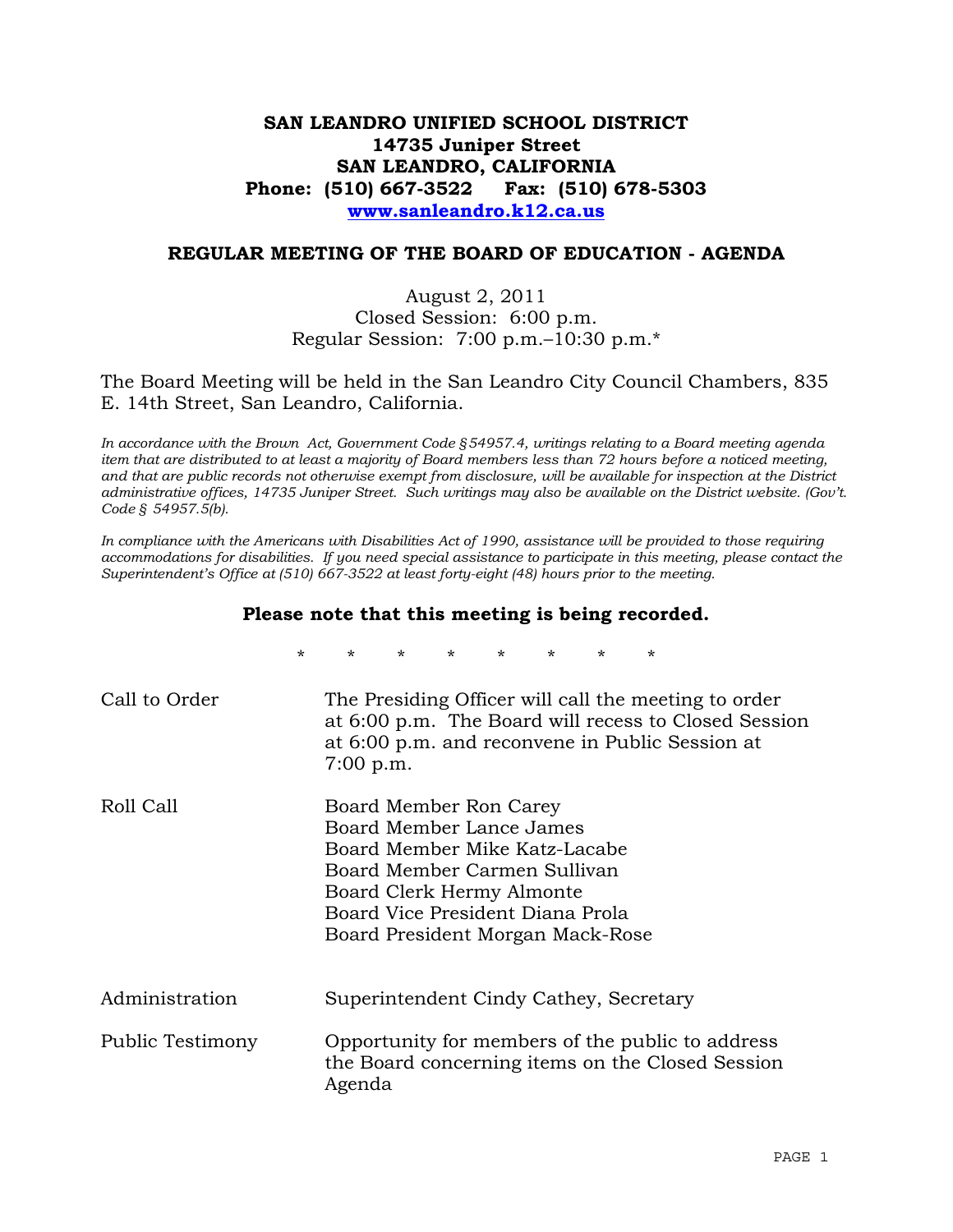Prior to the Public Session, the Board will meet in Closed Session pursuant to Government Code Sections 54957, 54957.6, 54956.9, and 54956.

- a) Public Employee Performance Evaluation, Title: Superintendent's Evaluation
- b) Conference with Labor Negotiator
- c) Conference with Legal Counsel Anticipated Litigation Significant exposure to litigation: 1 case
- d) Public Employee Appointment Title: Vice Principal, John Muir Middle School
- e) Tort Claims

| Report Closed<br><b>Session Action</b> |            | Motion __________ Second __________ Vote ________ |                                                                                                                                                                                                                                                                                                                                                                                                                                                                                                                                                                                                                                                                                                                                                                                                                                                                                                                                                                     |
|----------------------------------------|------------|---------------------------------------------------|---------------------------------------------------------------------------------------------------------------------------------------------------------------------------------------------------------------------------------------------------------------------------------------------------------------------------------------------------------------------------------------------------------------------------------------------------------------------------------------------------------------------------------------------------------------------------------------------------------------------------------------------------------------------------------------------------------------------------------------------------------------------------------------------------------------------------------------------------------------------------------------------------------------------------------------------------------------------|
| Pledge of Allegiance                   |            |                                                   |                                                                                                                                                                                                                                                                                                                                                                                                                                                                                                                                                                                                                                                                                                                                                                                                                                                                                                                                                                     |
| Approve Agenda                         |            |                                                   | Approve the Regular Meeting Agenda of August 2, 2011                                                                                                                                                                                                                                                                                                                                                                                                                                                                                                                                                                                                                                                                                                                                                                                                                                                                                                                |
|                                        |            | Motion __________ Second __________ Vote ________ |                                                                                                                                                                                                                                                                                                                                                                                                                                                                                                                                                                                                                                                                                                                                                                                                                                                                                                                                                                     |
| Legal Statement                        |            |                                                   | Members of the audience who wish to address the<br>Board are asked to complete the yellow card available at<br>the entrance and submit it to the Board's Administrative<br>Assistant. Speakers who have completed the card will be<br>called when the item is reached on the agenda or, for<br>non-agenda items, during the Public Testimony. Cards<br>are to be turned in before the item is reached on the<br>agenda. Please note that this meeting is being recorded.<br>State law prohibits the Board of Education from taking<br>any action on or discussing items that are not on the<br>posted agenda except to A) briefly respond to statements<br>made or questions posed by the public in attendance; B)<br>ask questions for clarification; C) provide a reference to a<br>staff member or other resource for factual information in<br>response to the inquiry; or D) ask a staff member to<br>report back on the matter at the next meeting and/or put |
|                                        | 54954.2(a) |                                                   | it on a future agenda. (Government Code Section                                                                                                                                                                                                                                                                                                                                                                                                                                                                                                                                                                                                                                                                                                                                                                                                                                                                                                                     |

# **7:00-7:05 p.m. PUBLIC TESTIMONY ON NON-AGENDA ITEMS**

Members of the audience, who wish to address the Board, please complete the yellow card available at the entrance and submit it to the Board's Administrative Assistant. Cards are to be turned in before the item is reached on the agenda.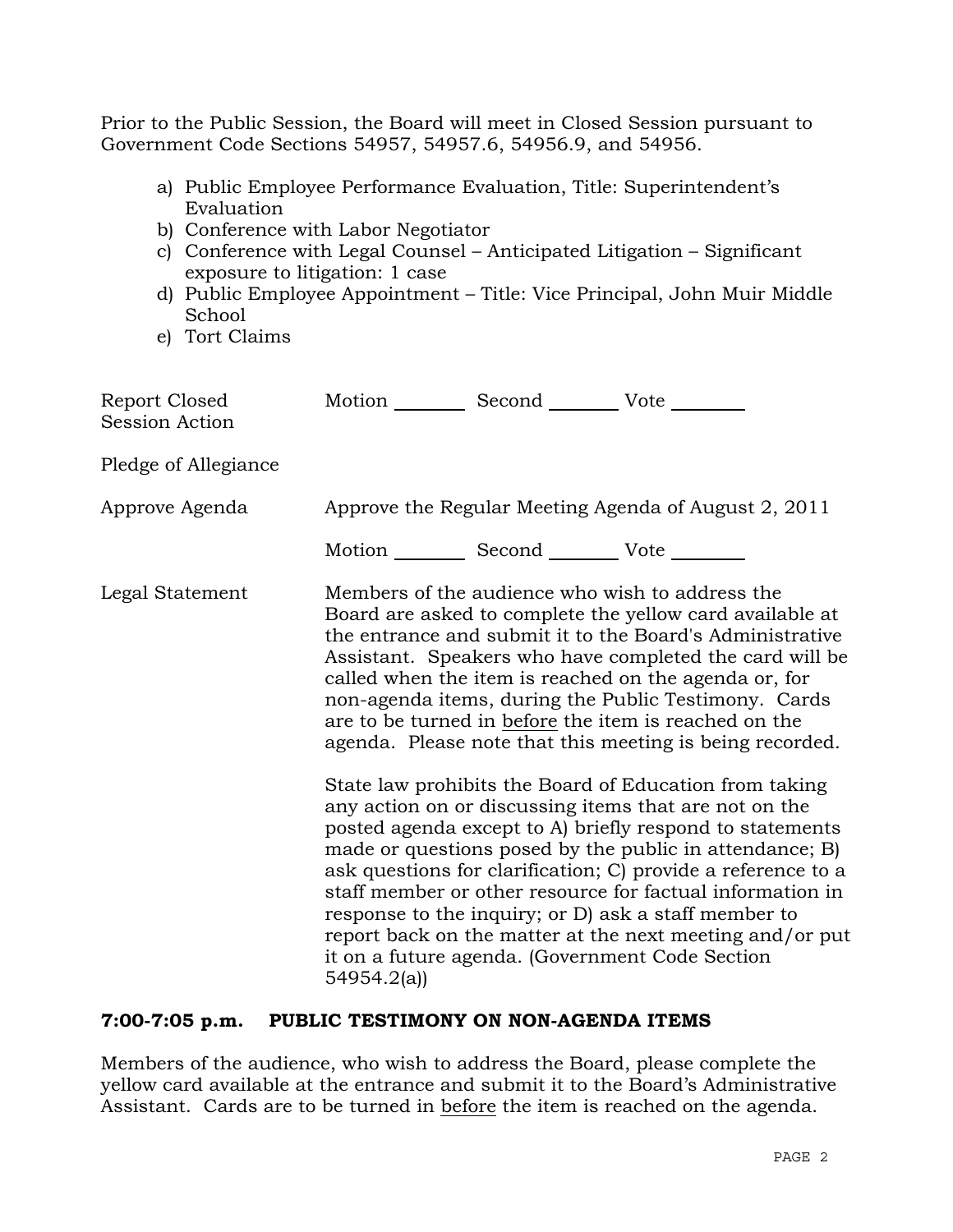# **DISTRICT GOAL #2 Ensure the Financial Stability of the District**

## **7:05-7:35 p.m. PRESENTATION**

\* Tricia Tanimura from AEDIS Architecture & Planning and Corbin Schneider from Verde Design will provide the Board with a presentation related to Measure M the bond measure approved by the voters in November 2010. The presentation will include highlights of the Sports Complex and Burrell Field design based upon input from the Conceptual Design Team and further developed by the firm's design team, including field orientation and layout, location of various amenities, fencing, ticket booth, restrooms, concessions, parking, the plaza entrance signage and design and the marquee design.

## **7:35-7:50 p.m. CONFERENCE**

These items are submitted for advance planning and to assist the Board in establishing future agenda items. The Board may, however, take action on the following:

#### Facilities and Construction

| $5.1-CF$                     | Staff Recommendation:                         |                                            |  |  |  |
|------------------------------|-----------------------------------------------|--------------------------------------------|--|--|--|
| Schematic Design for         | The Board will discuss and consider approving |                                            |  |  |  |
| the Pacific Sports           | the schematic design for the Pacific Sports   |                                            |  |  |  |
| Complex and Burrell<br>Field | Complex and Burrell Field.                    |                                            |  |  |  |
|                              |                                               | Motion _______ Second _________ Vote _____ |  |  |  |
| $7:50-8:05$ p.m.             | <b>REPORTS</b>                                |                                            |  |  |  |
|                              | Correspondence                                |                                            |  |  |  |
|                              | Union Representative Reports                  |                                            |  |  |  |
|                              | Superintendent's Report                       |                                            |  |  |  |
|                              | <b>Board Committee Reports</b>                |                                            |  |  |  |
|                              | • Facilities/Technology                       |                                            |  |  |  |
|                              | Board Representatives' Reports                |                                            |  |  |  |
|                              | Eden Area Regional Occupational Program       |                                            |  |  |  |
|                              |                                               |                                            |  |  |  |
|                              |                                               |                                            |  |  |  |

**8:05-8:20 p.m. CONSENT ITEMS**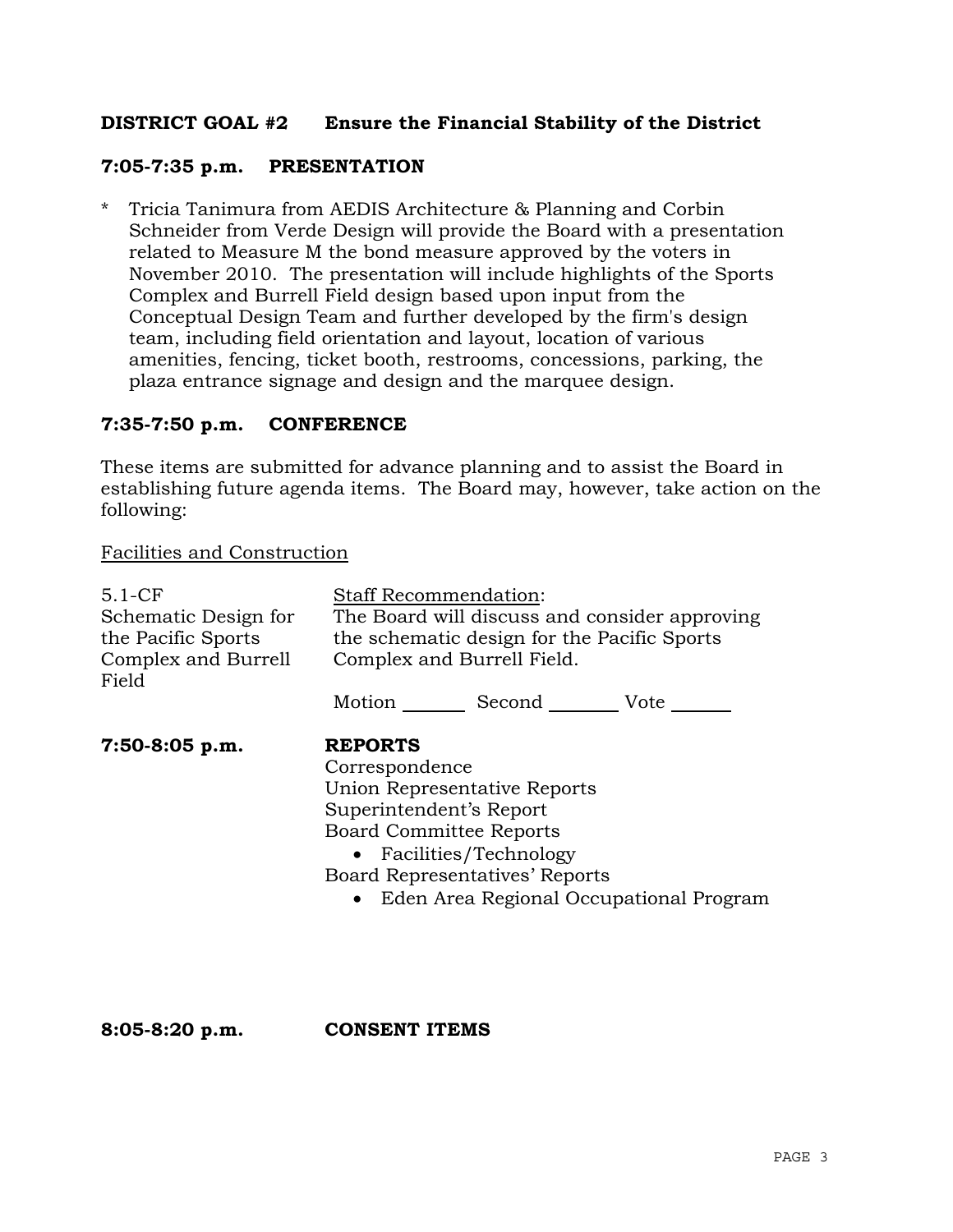These items are considered routine and may be enacted by a single motion. At the request of any member of the Board, any item on the consent agenda shall be removed and given individual consideration for action as a regular agenda item.

## General Services

| $1.1-C$<br>Approval of Minutes –<br>June 21, 2011     | Staff Recommendation:<br>Approve the minutes of the regular Board meeting<br>held on July 21, $2011$                        |  |
|-------------------------------------------------------|-----------------------------------------------------------------------------------------------------------------------------|--|
|                                                       | Motion _________ Second __________ Vote _______                                                                             |  |
| $1.2 - C$<br>Approval of Minutes -<br>June 28, 2011   | <b>Staff Recommendation:</b><br>Approve the minutes of the special Board meeting<br>held on July 28, 2011.                  |  |
|                                                       | Motion _________ Second __________ Vote _______                                                                             |  |
| $1.3-C$<br>Approval of Minutes -<br>July 19, 2011     | Staff Recommendation:<br>Approve the minutes of the regular Board meeting<br>held on July 19, 2011.                         |  |
|                                                       | Motion _________ Second __________ Vote _______                                                                             |  |
| Human Resources                                       |                                                                                                                             |  |
| $2.1 - C$<br>Acceptance of<br>Personnel Report        | Staff Recommendation:<br>Accept Personnel Report as submitted.                                                              |  |
|                                                       | Motion _________ Second __________ Vote _______                                                                             |  |
| <b>Educational Services</b>                           |                                                                                                                             |  |
| $3.1 - C$<br>Non-Public<br>School/Agency<br>Contracts | Staff Recommendation:<br>Approve the non-public school/agency contracts.<br>Motion _________ Second __________ Vote _______ |  |
|                                                       |                                                                                                                             |  |

3.2-C Contracted User Agreement between San Leandro Unified Staff Recommendation: Approve the contracted user agreement between San Leandro Unified School District and DIBELSnet Data Management and Reporting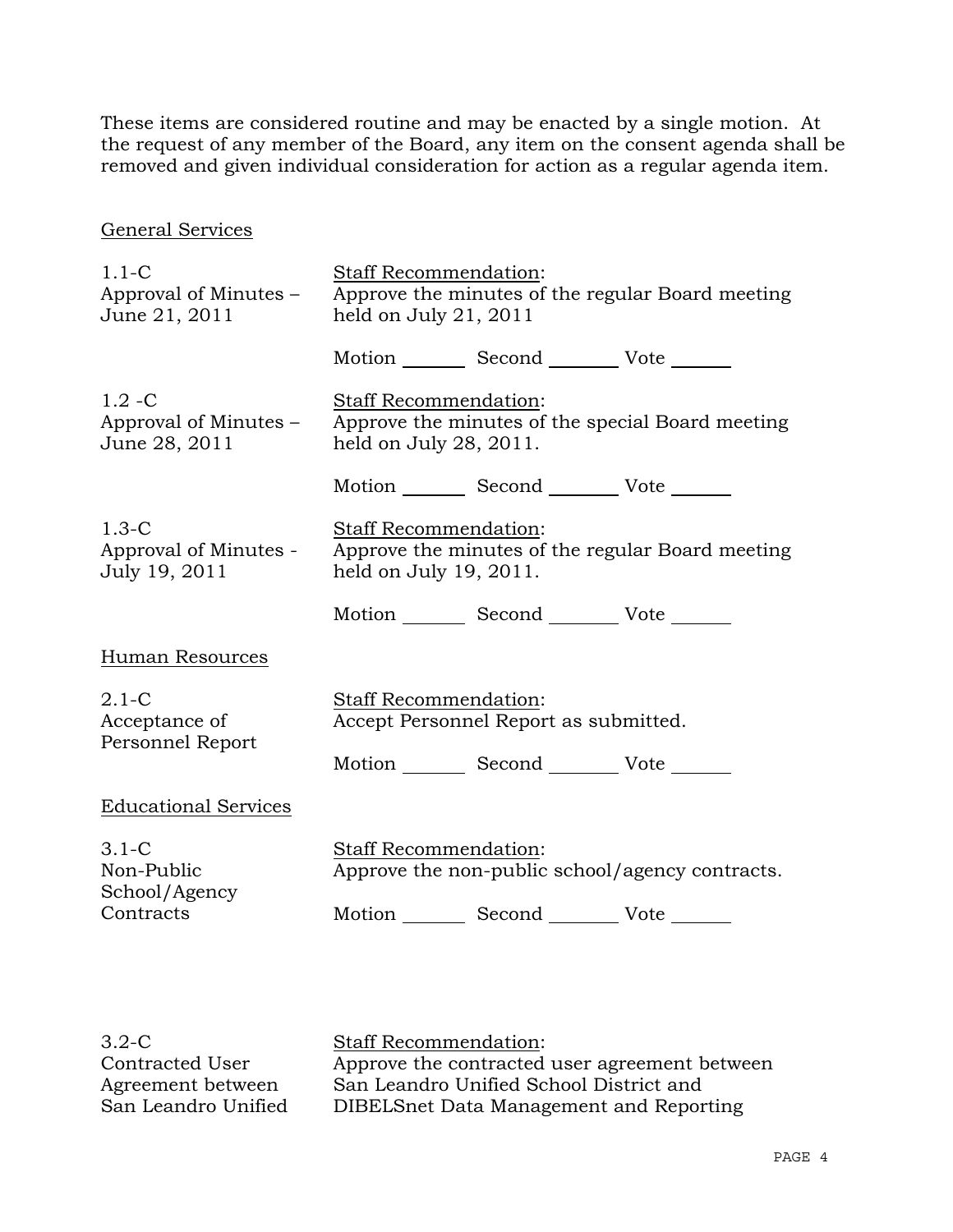| Services for the 2011-2012 Elementary Reading<br>Formative Assessment Program. |  |                                                                                                                                                                                                                                                                                                                                                                                                                                                                                                                                                                                                                                                                                                                                                                                                                                                                                                                                                                                                                                             |  |
|--------------------------------------------------------------------------------|--|---------------------------------------------------------------------------------------------------------------------------------------------------------------------------------------------------------------------------------------------------------------------------------------------------------------------------------------------------------------------------------------------------------------------------------------------------------------------------------------------------------------------------------------------------------------------------------------------------------------------------------------------------------------------------------------------------------------------------------------------------------------------------------------------------------------------------------------------------------------------------------------------------------------------------------------------------------------------------------------------------------------------------------------------|--|
|                                                                                |  |                                                                                                                                                                                                                                                                                                                                                                                                                                                                                                                                                                                                                                                                                                                                                                                                                                                                                                                                                                                                                                             |  |
| year.                                                                          |  |                                                                                                                                                                                                                                                                                                                                                                                                                                                                                                                                                                                                                                                                                                                                                                                                                                                                                                                                                                                                                                             |  |
|                                                                                |  |                                                                                                                                                                                                                                                                                                                                                                                                                                                                                                                                                                                                                                                                                                                                                                                                                                                                                                                                                                                                                                             |  |
|                                                                                |  |                                                                                                                                                                                                                                                                                                                                                                                                                                                                                                                                                                                                                                                                                                                                                                                                                                                                                                                                                                                                                                             |  |
| school year.                                                                   |  |                                                                                                                                                                                                                                                                                                                                                                                                                                                                                                                                                                                                                                                                                                                                                                                                                                                                                                                                                                                                                                             |  |
|                                                                                |  |                                                                                                                                                                                                                                                                                                                                                                                                                                                                                                                                                                                                                                                                                                                                                                                                                                                                                                                                                                                                                                             |  |
| school year.<br>Dannis, Woliver, Kelley                                        |  |                                                                                                                                                                                                                                                                                                                                                                                                                                                                                                                                                                                                                                                                                                                                                                                                                                                                                                                                                                                                                                             |  |
|                                                                                |  |                                                                                                                                                                                                                                                                                                                                                                                                                                                                                                                                                                                                                                                                                                                                                                                                                                                                                                                                                                                                                                             |  |
|                                                                                |  |                                                                                                                                                                                                                                                                                                                                                                                                                                                                                                                                                                                                                                                                                                                                                                                                                                                                                                                                                                                                                                             |  |
|                                                                                |  |                                                                                                                                                                                                                                                                                                                                                                                                                                                                                                                                                                                                                                                                                                                                                                                                                                                                                                                                                                                                                                             |  |
|                                                                                |  |                                                                                                                                                                                                                                                                                                                                                                                                                                                                                                                                                                                                                                                                                                                                                                                                                                                                                                                                                                                                                                             |  |
|                                                                                |  | Motion Second Vote<br>Staff Recommendation:<br>Approve the Memorandum of Understanding<br>(MOU between San Leandro Unified School<br>District and Sean Mosbey, ATC, CSCS, Athletic<br>Training Services for Student Athletes at San<br>Leandro High School for the 2011-2012 school<br>Motion Second Vote<br><b>Staff Recommendation:</b><br>Approve the contract services agreement with<br>School & College Legal Services for the 2011-2012<br>Motion Second Vote<br>Staff Recommendation:<br>Approve the contract services agreement with<br>Dannis, Woliver, Kelley (DWK) for the 2011-2012<br>Motion _________ Second __________ Vote _______<br>Staff Recommendation:<br>Approve the contract services agreement with<br>McArthur & Levin LLP (Special Education Legal<br>Services) for the 2011-2012 school year.<br>Motion Second Vote<br>Staff Recommendation:<br>Approve the contract services agreement with<br>Orbach, Huff & Suarez LLP (Measure B Legal<br>Services) for the 2011-2012 School Year.<br>Motion<br>Second Vote |  |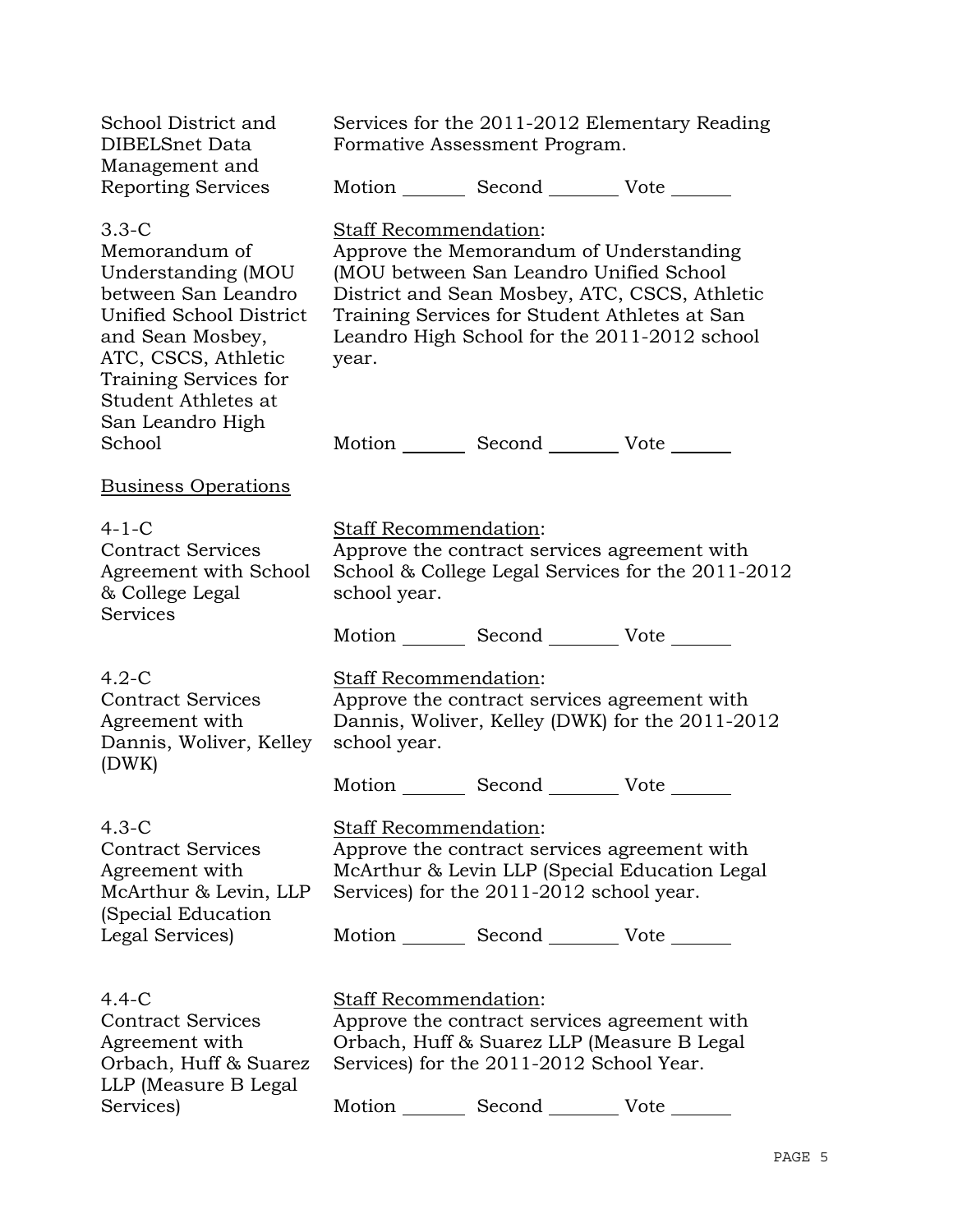# Facilities and Construction

| $5.1 - C$<br>Change Order #7 to the<br><b>Construction Contract</b><br>with D L Falk<br>Construction, Inc. for<br>the San Leandro High<br><b>School Career</b><br><b>Technical Education</b><br>(CTE) Project | Staff Recommendation:<br>Approve Change Order #7, in the amount of<br>\$93,104, to the construction contract with D.L.<br>Falk Construction, Inc. for the San Leandro High<br>School Career Technical Education Project, a<br>2.0% increase to the prior construction contract<br>amount of \$4,887,518.<br>Motion _________ Second __________ Vote _______ |
|---------------------------------------------------------------------------------------------------------------------------------------------------------------------------------------------------------------|-------------------------------------------------------------------------------------------------------------------------------------------------------------------------------------------------------------------------------------------------------------------------------------------------------------------------------------------------------------|
| $5.2-C$<br>Change Order #1 to the<br><b>Construction Contract</b><br>with $D \& D$ Pipelines,<br>Inc. for the Lincoln<br><b>High School Portable</b><br>Classroom Project                                     | Staff Recommendation:<br>Approve Change Order $#1$ , in the amount of<br>$$13,800$ , to the construction contract with D &D<br>Pipelines, Inc. for the Lincoln Portable Classroom<br>Project, a 6.4% increase to the construction<br>contract amount of \$214,000.<br>Motion _________ Second _________ Vote _______                                        |
| $5.3-C$<br>Prioritized List of<br>Additional Projects to<br>be Funded from<br>Measure B Savings                                                                                                               | Staff Recommendation:<br>Approve the prioritized list of proposed additional<br>projects to be funded from Measure B savings.<br>Motion Second Vote                                                                                                                                                                                                         |

# **8:20-8:30 p.m. ACTION ITEMS**

These items are presented for action at this time. Some may have been reviewed at a previous meeting.

# General Services

1.1-A Amendment to the Employment Contract between San Leandro Unified School District and the

Staff Recommendation: Approve the Amendment to the employment contract between San Leandro Unified School

District and the Superintendent.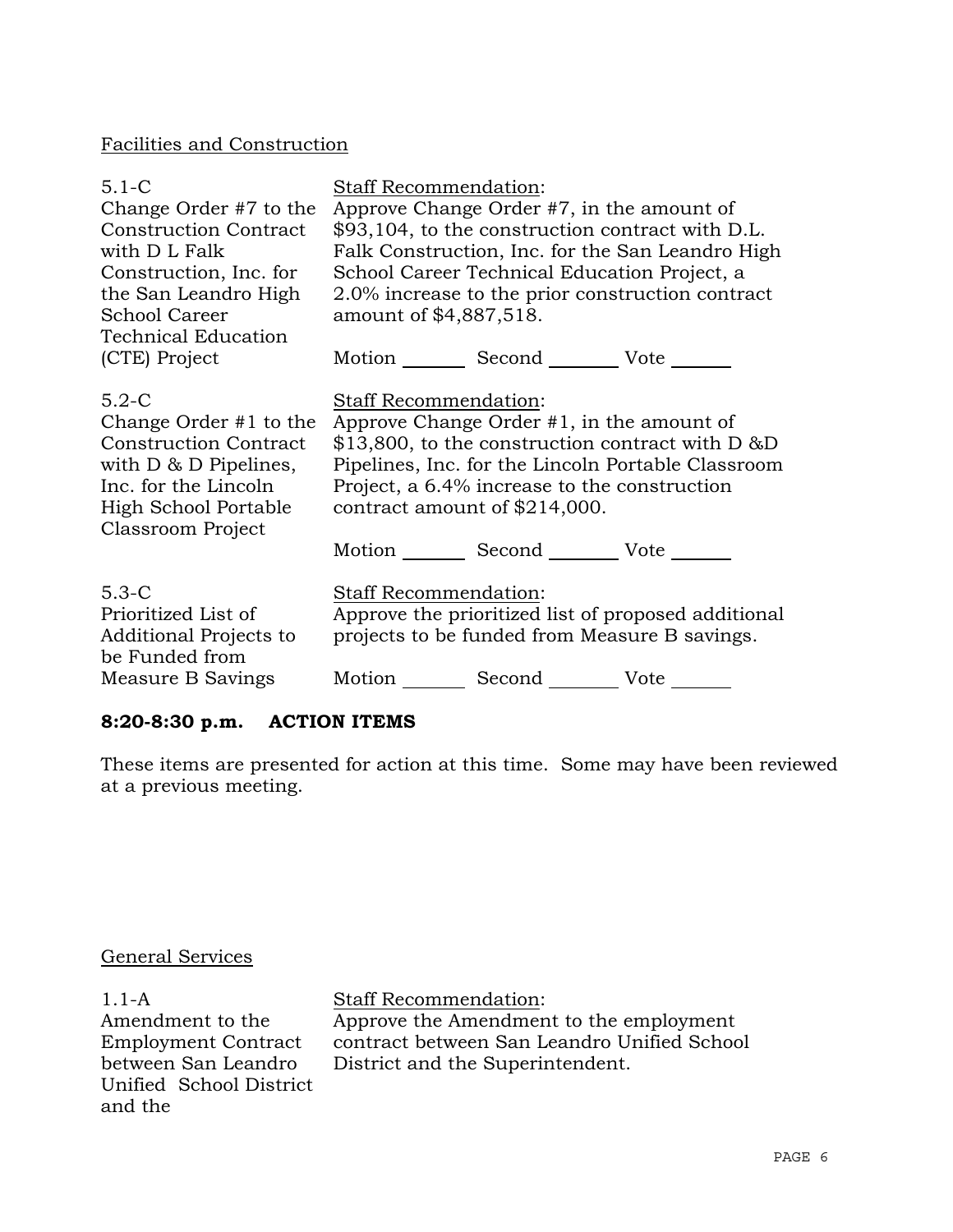| Superintendent | Motion | Second | Vote |
|----------------|--------|--------|------|
|                |        |        |      |

# **8:30-8:55 p.m. CONFERENCE**

These items are submitted for advance planning and to assist the Board in establishing future agenda items. The Board may, however, take action on the following:

#### Human Resources

| $2.1-CF$                   | <b>Staff Recommendation:</b>                  |        |                                                   |
|----------------------------|-----------------------------------------------|--------|---------------------------------------------------|
| <b>Budget Restorations</b> |                                               |        | The Board will discuss and considering approving  |
| for the 2011-12 School     | budget restorations for the 2011-2012 school  |        |                                                   |
| Year                       | year.                                         |        |                                                   |
|                            |                                               |        |                                                   |
| Business & Operations      | Motion Second Vote                            |        |                                                   |
|                            |                                               |        |                                                   |
| $4.1-CF$                   | <b>Staff Recommendation:</b>                  |        |                                                   |
| <b>Contracted Services</b> | The Board will discuss and consider approving |        |                                                   |
| Agreements Procedures      |                                               |        | the contracted services agreements procedures for |
| for Amounts of $$5,000$    | amounts of \$5,000 or less.                   |        |                                                   |
| or Less                    |                                               |        |                                                   |
|                            | Motion                                        | Second | Vote                                              |

## **8:55-9:00 p.m. INFORMATION**

These items are intended to keep the Board informed on various District business matters which do not require action by the Board.

|  |  |  | Business, Operations and Facilities |
|--|--|--|-------------------------------------|
|--|--|--|-------------------------------------|

| $4.1-I$<br>Investment Report for<br>May 2011 | <b>Staff Recommendation:</b><br>Receive for information and review the Investment<br>Report for May 2011.                                                                                   |
|----------------------------------------------|---------------------------------------------------------------------------------------------------------------------------------------------------------------------------------------------|
| 9:00 p.m.                                    | ADDITIONAL SUGGESTIONS AND COMMENTS FROM<br><b>BOARD MEMBERS</b>                                                                                                                            |
| <b>ANNOUNCEMENT</b>                          | <b>Board of Education Meetings</b>                                                                                                                                                          |
|                                              | Regular Board Meeting – August 16, 2011<br>Regular Board Meeting - Wednesday, September 7, 2011<br>Special Board Meeting – September 13, 2011<br>Regular Board Meeting – September 20, 2011 |